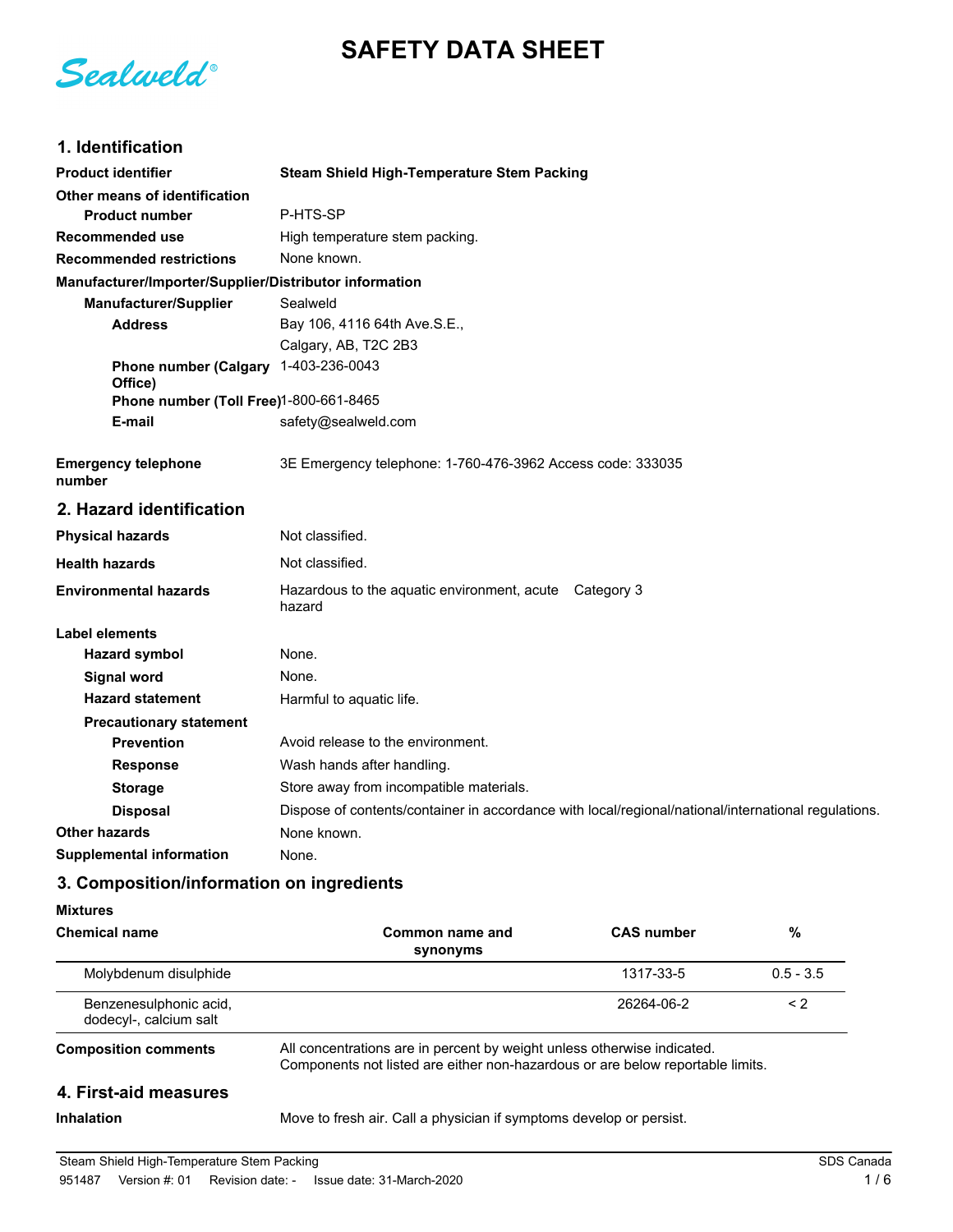| <b>Skin contact</b>                                                          | Wash off with soap and water. Get medical attention if irritation develops and persists.                                                                                                                                                                                                                                                                                                                                                                                                                                     |  |  |
|------------------------------------------------------------------------------|------------------------------------------------------------------------------------------------------------------------------------------------------------------------------------------------------------------------------------------------------------------------------------------------------------------------------------------------------------------------------------------------------------------------------------------------------------------------------------------------------------------------------|--|--|
|                                                                              | When using high pressure equipment, injection of product under the skin can occur. If product is<br>injected into or under the skin, or into any part of the body, regardless of the appearance of the<br>wound or its size, the individual should be evaluated immediately by a physician as a surgical<br>emergency. Even though initial symptoms from high pressure injection may be minimal or absent,<br>early surgical treatment within the first few hours may significantly reduce the ultimate extent of<br>injury. |  |  |
| Eye contact                                                                  | Rinse with water. Get medical attention if irritation develops and persists.                                                                                                                                                                                                                                                                                                                                                                                                                                                 |  |  |
| Ingestion                                                                    | Rinse mouth. Get medical attention if symptoms occur.                                                                                                                                                                                                                                                                                                                                                                                                                                                                        |  |  |
| <b>Most important</b><br>symptoms/effects, acute and<br>delayed              | Direct contact with eyes may cause temporary irritation. Prolonged or repeated skin contact may<br>cause irritation.                                                                                                                                                                                                                                                                                                                                                                                                         |  |  |
| Indication of immediate<br>medical attention and special<br>treatment needed | Treat symptomatically.                                                                                                                                                                                                                                                                                                                                                                                                                                                                                                       |  |  |
| <b>General information</b>                                                   | Ensure that medical personnel are aware of the material(s) involved, and take precautions to<br>protect themselves.                                                                                                                                                                                                                                                                                                                                                                                                          |  |  |
| 5. Fire-fighting measures                                                    |                                                                                                                                                                                                                                                                                                                                                                                                                                                                                                                              |  |  |
| Suitable extinguishing media                                                 | Water fog. Foam. Dry chemical powder. Carbon dioxide (CO2).                                                                                                                                                                                                                                                                                                                                                                                                                                                                  |  |  |

| Suitable extinguishing media                                     | Water Tog. Foam. Dry chemical powder. Carbon dioxide (COZ).                                                                                             |
|------------------------------------------------------------------|---------------------------------------------------------------------------------------------------------------------------------------------------------|
| Unsuitable extinguishing<br>media                                | Do not use water jet as an extinguisher, as this will spread the fire.                                                                                  |
| Specific hazards arising from<br>the chemical                    | During fire, gases hazardous to health may be formed. Combustion products may include: carbon<br>oxides, nitrogen oxides, sulfur oxides, calcium oxide. |
| Special protective equipment<br>and precautions for firefighters | Self-contained breathing apparatus and full protective clothing must be worn in case of fire.                                                           |
| <b>Fire fighting</b><br>equipment/instructions                   | Move containers from fire area if you can do so without risk.                                                                                           |
| <b>Specific methods</b>                                          | Use standard firefighting procedures and consider the hazards of other involved materials.                                                              |
| <b>General fire hazards</b>                                      | No unusual fire or explosion hazards noted.                                                                                                             |
|                                                                  |                                                                                                                                                         |

#### **6. Accidental release measures**

| Personal precautions,<br>protective equipment and<br>emergency procedures | Keep unnecessary personnel away. For personal protection, see section 8 of the SDS.                                                                                                                                                               |
|---------------------------------------------------------------------------|---------------------------------------------------------------------------------------------------------------------------------------------------------------------------------------------------------------------------------------------------|
| <b>Methods and materials for</b><br>containment and cleaning up           | Large Spills: Stop the flow of material, if this is without risk. Dike the spilled material, where this is<br>possible. Absorb in vermiculite, dry sand or earth and place into containers. Following product<br>recovery, flush area with water. |
|                                                                           | Small Spills: Wipe up with absorbent material (e.g. cloth, fleece). Clean surface thoroughly to<br>remove residual contamination.                                                                                                                 |
| <b>Environmental precautions</b>                                          | Never return spills to original containers for re-use. For waste disposal, see section 13 of the SDS.<br>Avoid discharge into drains, water courses or onto the ground.                                                                           |
| 7. Handling and storage                                                   |                                                                                                                                                                                                                                                   |
| <b>Precautions for safe handling</b><br>Conditions for safe storage,      | Observe good industrial hygiene practices.<br>Store in tightly closed container. Store away from incompatible materials (see section 10 of the                                                                                                    |

**including any incompatibilities**

SDS).

## **8. Exposure controls/personal protection**

## **Occupational exposure limits**

| <b>US. ACGIH Threshold Limit Values</b><br><b>Components</b> | Type       | Value            | Form                 |
|--------------------------------------------------------------|------------|------------------|----------------------|
| Molybdenum disulphide<br>(CAS 1317-33-5)                     | <b>TWA</b> | $3 \text{ mg/m}$ | Respirable fraction. |
|                                                              |            | 10 $mq/m3$       | Inhalable fraction.  |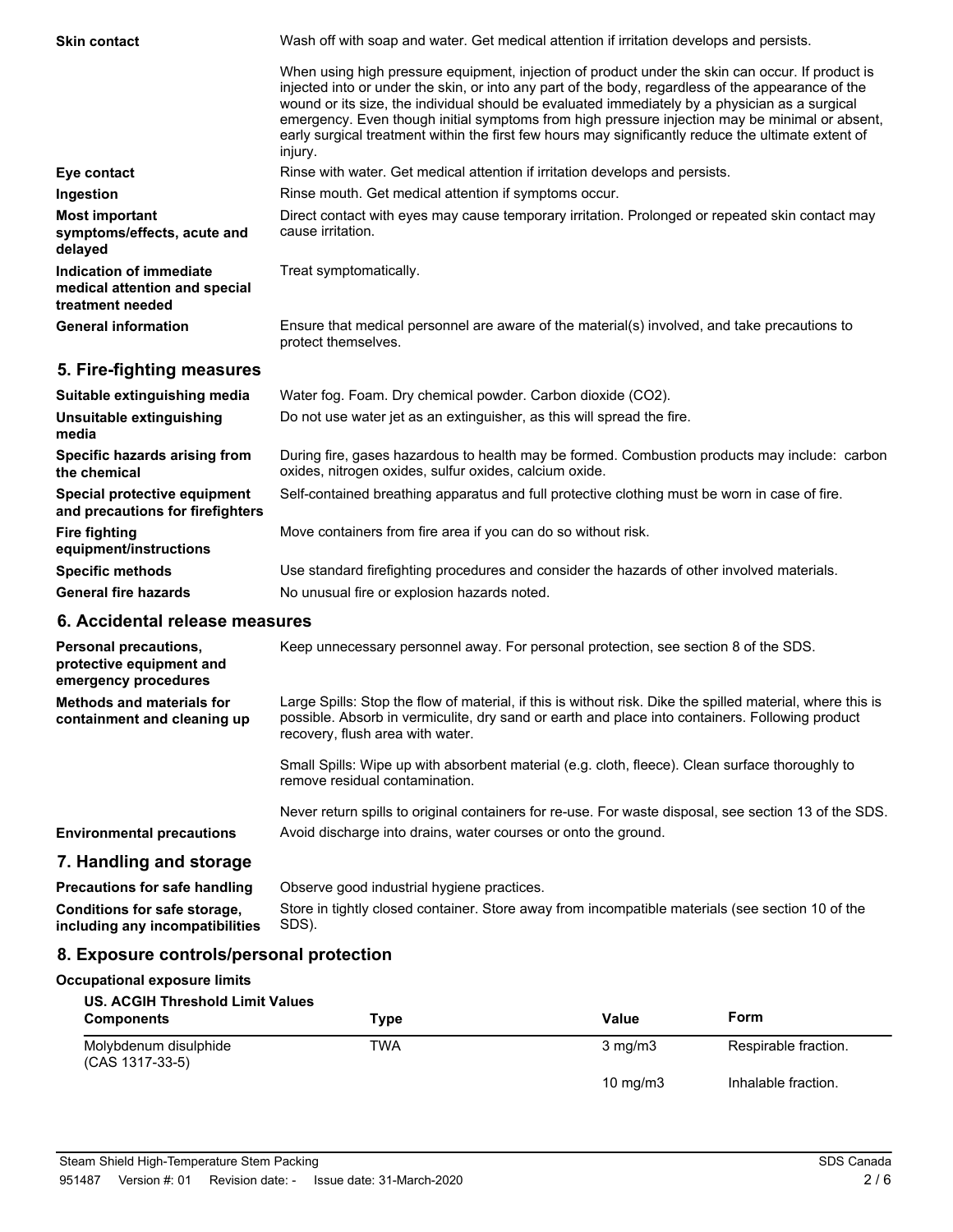| <b>Components</b>                        | Canada. Alberta OELs (Occupational Health & Safety Code, Schedule 1, Table 2)<br><b>Type</b>                                                                                                                                                                                                                                                                       | Value               | Form                 |
|------------------------------------------|--------------------------------------------------------------------------------------------------------------------------------------------------------------------------------------------------------------------------------------------------------------------------------------------------------------------------------------------------------------------|---------------------|----------------------|
| Molybdenum disulphide<br>(CAS 1317-33-5) | <b>TWA</b>                                                                                                                                                                                                                                                                                                                                                         | $3$ mg/m $3$        | Respirable.          |
|                                          |                                                                                                                                                                                                                                                                                                                                                                    | 10 mg/m3            | Total                |
| Safety Regulation 296/97, as amended)    | Canada. British Columbia OELs. (Occupational Exposure Limits for Chemical Substances, Occupational Health and                                                                                                                                                                                                                                                      |                     |                      |
| <b>Components</b>                        | <b>Type</b>                                                                                                                                                                                                                                                                                                                                                        | <b>Value</b>        | Form                 |
| Molybdenum disulphide<br>(CAS 1317-33-5) | <b>TWA</b>                                                                                                                                                                                                                                                                                                                                                         | $3$ mg/m $3$        | Respirable.          |
|                                          |                                                                                                                                                                                                                                                                                                                                                                    | 10 mg/m3            | Inhalable            |
|                                          | Canada. Manitoba OELs (Reg. 217/2006, The Workplace Safety And Health Act)                                                                                                                                                                                                                                                                                         |                     |                      |
| <b>Components</b>                        | <b>Type</b>                                                                                                                                                                                                                                                                                                                                                        | Value               | Form                 |
| Molybdenum disulphide<br>(CAS 1317-33-5) | <b>TWA</b>                                                                                                                                                                                                                                                                                                                                                         | $3$ mg/m $3$        | Respirable fraction. |
|                                          |                                                                                                                                                                                                                                                                                                                                                                    | $10$ mg/m $3$       | Inhalable fraction.  |
|                                          | Canada. Ontario OELs. (Control of Exposure to Biological or Chemical Agents)                                                                                                                                                                                                                                                                                       |                     |                      |
| <b>Components</b>                        | <b>Type</b>                                                                                                                                                                                                                                                                                                                                                        | Value               | Form                 |
| Molybdenum disulphide<br>(CAS 1317-33-5) | <b>TWA</b>                                                                                                                                                                                                                                                                                                                                                         | $3$ mg/m $3$        | Respirable fraction. |
|                                          |                                                                                                                                                                                                                                                                                                                                                                    | 10 $mg/m3$          | Inhalable fraction.  |
|                                          | Canada. Quebec OELs. (Ministry of Labor - Regulation respecting occupational health and safety)                                                                                                                                                                                                                                                                    |                     |                      |
| <b>Components</b>                        | <b>Type</b>                                                                                                                                                                                                                                                                                                                                                        | Value               |                      |
| Molybdenum disulphide<br>(CAS 1317-33-5) | <b>TWA</b>                                                                                                                                                                                                                                                                                                                                                         | 10 mg/m3            |                      |
| <b>Components</b>                        | Canada. Saskatchewan OELs (Occupational Health and Safety Regulations, 1996, Table 21)<br><b>Type</b>                                                                                                                                                                                                                                                              | <b>Value</b>        | Form                 |
| Molybdenum disulphide<br>(CAS 1317-33-5) | 15 minute                                                                                                                                                                                                                                                                                                                                                          | $20 \text{ mg/m}$ 3 | Inhalable fraction.  |
|                                          | 8 hour                                                                                                                                                                                                                                                                                                                                                             | $10$ mg/m $3$       | Inhalable fraction.  |
| <b>Biological limit values</b>           | No biological exposure limits noted for the ingredient(s).                                                                                                                                                                                                                                                                                                         |                     |                      |
| Appropriate engineering<br>controis      | Good general ventilation should be used. Ventilation rates should be matched to conditions. If<br>applicable, use process enclosures, local exhaust ventilation, or other engineering controls to<br>maintain airborne levels below recommended exposure limits. If exposure limits have not been<br>established, maintain airborne levels to an acceptable level. |                     |                      |
| <b>Eye/face protection</b>               | Individual protection measures, such as personal protective equipment<br>If contact is likely, safety glasses with side shields are recommended.                                                                                                                                                                                                                   |                     |                      |
| <b>Skin protection</b>                   |                                                                                                                                                                                                                                                                                                                                                                    |                     |                      |
| <b>Hand protection</b>                   | For prolonged or repeated skin contact use suitable protective gloves. Suitable gloves can be<br>recommended by the glove supplier.                                                                                                                                                                                                                                |                     |                      |
| <b>Other</b>                             | Wear suitable protective clothing.                                                                                                                                                                                                                                                                                                                                 |                     |                      |
| <b>Respiratory protection</b>            | In case of insufficient ventilation, wear suitable respiratory equipment.                                                                                                                                                                                                                                                                                          |                     |                      |
| <b>Thermal hazards</b>                   | Wear appropriate thermal protective clothing, when necessary.                                                                                                                                                                                                                                                                                                      |                     |                      |
| <b>General hygiene</b><br>considerations | Always observe good personal hygiene measures, such as washing after handling the material<br>and before eating, drinking, and/or smoking. Routinely wash work clothing and protective<br>equipment to remove contaminants.                                                                                                                                        |                     |                      |
| 9. Physical and chemical properties      |                                                                                                                                                                                                                                                                                                                                                                    |                     |                      |

| Appearance            |             |
|-----------------------|-------------|
| <b>Physical state</b> | Solid.      |
| Form                  | Semi solid. |
| Colour                | Black.      |
| Odour                 | Mild.       |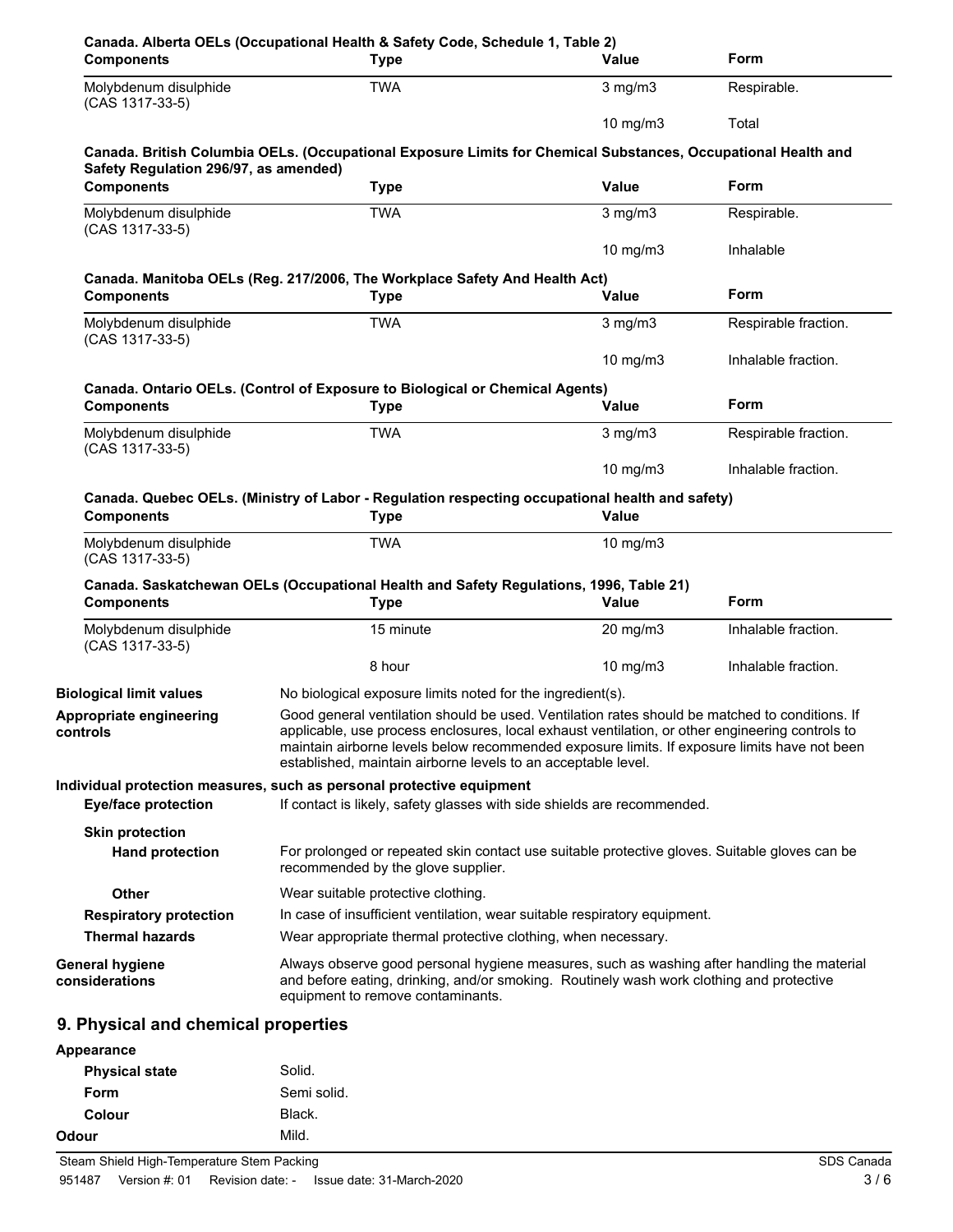| <b>Odour threshold</b>                            | Not available.                                                                                |
|---------------------------------------------------|-----------------------------------------------------------------------------------------------|
| pH                                                | Not available.                                                                                |
| Melting point/freezing point                      | Not available.                                                                                |
| Initial boiling point and boiling<br>range        | Not available.                                                                                |
| <b>Flash point</b>                                | $>$ 180.0 °C ( $>$ 356.0 °F) Open cup                                                         |
| <b>Evaporation rate</b>                           | Not available.                                                                                |
| Flammability (solid, gas)                         | Not applicable.                                                                               |
| Upper/lower flammability or explosive limits      |                                                                                               |
| <b>Flammability limit - lower</b><br>(%)          | Not available.                                                                                |
| <b>Flammability limit - upper</b><br>(%)          | Not available.                                                                                |
| Vapour pressure                                   | < 0.0008 kPa (25 °C (77 °F))                                                                  |
| <b>Vapour density</b>                             | Not available.                                                                                |
| <b>Relative density</b>                           | Not available.                                                                                |
| Solubility(ies)                                   |                                                                                               |
| <b>Solubility (water)</b>                         | Negligible.                                                                                   |
| <b>Partition coefficient</b><br>(n-octanol/water) | Not available.                                                                                |
| <b>Auto-ignition temperature</b>                  | Not available.                                                                                |
| <b>Decomposition temperature</b>                  | Not available.                                                                                |
| <b>Viscosity</b>                                  | 270 - 330 Cone penetration (ASTM D217).                                                       |
| <b>Other information</b>                          |                                                                                               |
| <b>Explosive properties</b>                       | Not explosive.                                                                                |
| <b>Oxidising properties</b>                       | Not oxidising.                                                                                |
| 10. Stability and reactivity                      |                                                                                               |
| <b>Reactivity</b>                                 | The product is stable and non-reactive under normal conditions of use, storage and transport. |

| <b>Reactivity</b>                            | The product is stable and non-reactive under normal conditions of use, storage and transport. |
|----------------------------------------------|-----------------------------------------------------------------------------------------------|
| <b>Chemical stability</b>                    | Material is stable under normal conditions.                                                   |
| <b>Possibility of hazardous</b><br>reactions | No dangerous reaction known under conditions of normal use.                                   |
| <b>Conditions to avoid</b>                   | Excessive heat. Contact with incompatible materials.                                          |
| Incompatible materials                       | Strong oxidising agents.                                                                      |
| <b>Hazardous decomposition</b><br>products   | No hazardous decomposition products are known.                                                |

## **11. Toxicological information**

| Information on likely routes of exposure                                           |                                                                                                                      |  |
|------------------------------------------------------------------------------------|----------------------------------------------------------------------------------------------------------------------|--|
| No adverse effects due to inhalation are expected.<br><b>Inhalation</b>            |                                                                                                                      |  |
| <b>Skin contact</b>                                                                | Prolonged skin contact may cause temporary irritation.                                                               |  |
| Eye contact                                                                        | Direct contact with eyes may cause temporary irritation.                                                             |  |
| Ingestion                                                                          | May cause discomfort if swallowed.                                                                                   |  |
| Symptoms related to the<br>physical, chemical and<br>toxicological characteristics | Direct contact with eyes may cause temporary irritation. Prolonged or repeated skin contact may<br>cause irritation. |  |
| lafamaatian an taulaalaalaal affaata.                                              |                                                                                                                      |  |

## **Information on toxicological effects**

| <b>Acute toxicity</b> | Not expected to be acutely toxic.                              |                     |  |
|-----------------------|----------------------------------------------------------------|---------------------|--|
| Components            | <b>Species</b>                                                 | <b>Test Results</b> |  |
|                       | Benzenesulphonic acid, dodecyl-, calcium salt (CAS 26264-06-2) |                     |  |
| <b>Acute</b>          |                                                                |                     |  |
| Oral                  |                                                                |                     |  |
| LD50                  | Rat                                                            | 1300 mg/kg          |  |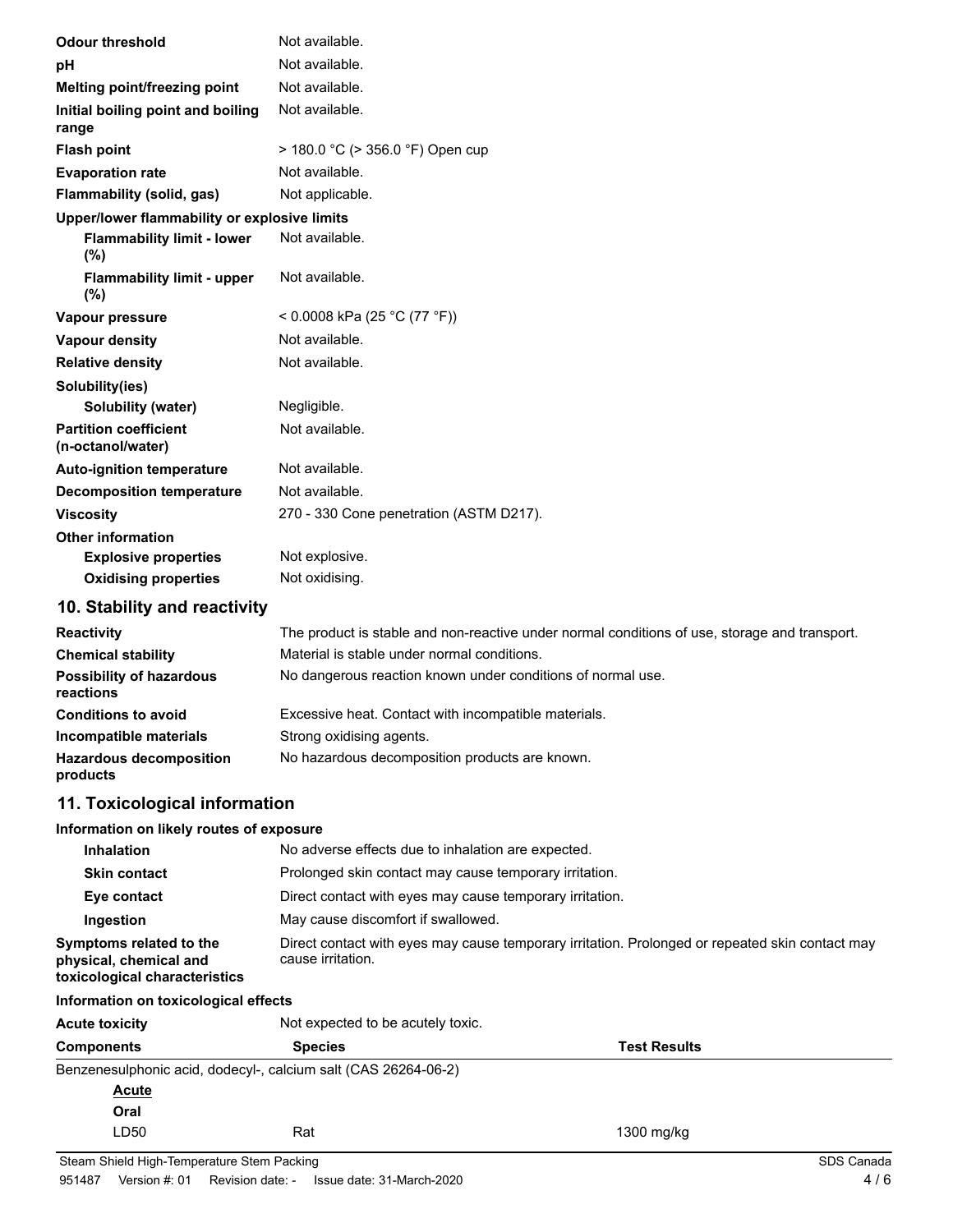| <b>Components</b>                                     | <b>Species</b>                                                                                                      | <b>Test Results</b>   |  |  |
|-------------------------------------------------------|---------------------------------------------------------------------------------------------------------------------|-----------------------|--|--|
| Molybdenum disulphide (CAS 1317-33-5)                 |                                                                                                                     |                       |  |  |
| <u>Acute</u>                                          |                                                                                                                     |                       |  |  |
| <b>Inhalation</b>                                     |                                                                                                                     |                       |  |  |
| <b>LC50</b>                                           | Rat                                                                                                                 | > 2820 mg/m3, 4 hours |  |  |
| <b>Skin corrosion/irritation</b>                      | Prolonged skin contact may cause temporary irritation.                                                              |                       |  |  |
| Serious eye damage/eye<br>irritation                  | Direct contact with eyes may cause temporary irritation.                                                            |                       |  |  |
| Respiratory or skin sensitisation                     |                                                                                                                     |                       |  |  |
| <b>Respiratory sensitisation</b>                      | Not a respiratory sensitiser.                                                                                       |                       |  |  |
| <b>Skin sensitisation</b>                             | This product is not expected to cause skin sensitisation.                                                           |                       |  |  |
| Germ cell mutagenicity                                | No data available to indicate product or any components present at greater than 0.1% are<br>mutagenic or genotoxic. |                       |  |  |
| Carcinogenicity                                       | Not classifiable as to carcinogenicity to humans.                                                                   |                       |  |  |
| <b>Reproductive toxicity</b>                          | This product is not expected to cause reproductive or developmental effects.                                        |                       |  |  |
| Specific target organ toxicity -<br>single exposure   | Not classified.                                                                                                     |                       |  |  |
| Specific target organ toxicity -<br>repeated exposure | Not classified.                                                                                                     |                       |  |  |
| <b>Aspiration hazard</b>                              | Not an aspiration hazard.                                                                                           |                       |  |  |
| <b>Chronic effects</b>                                | None known.                                                                                                         |                       |  |  |
| <b>Further information</b>                            | None known.                                                                                                         |                       |  |  |
| 12. Ecological information                            |                                                                                                                     |                       |  |  |
| <b>Ecotoxicity</b>                                    | Harmful to aquatic life.                                                                                            |                       |  |  |
| <b>Persistence and degradability</b>                  | No data is available on the degradability of this product.                                                          |                       |  |  |
| <b>Bioaccumulative potential</b>                      | No data available.                                                                                                  |                       |  |  |
| <b>Mobility in soil</b>                               | The product is insoluble in water. Expected to have low mobility in soil.                                           |                       |  |  |
| Other adverse effects                                 | None known.                                                                                                         |                       |  |  |
| 13. Disposal considerations                           |                                                                                                                     |                       |  |  |
| <b>Disposal instructions</b>                          | Collect and reclaim or dispose in sealed containers at licensed waste disposal site.                                |                       |  |  |
| <b>Local disposal regulations</b>                     | Dispose in accordance with all applicable regulations.                                                              |                       |  |  |
| <b>Hazardous waste code</b>                           | The waste code should be assigned in discussion between the user, the producer and the waste<br>disposal company.   |                       |  |  |

**products**

**Waste from residues / unused**

**Contaminated packaging**

### **14. Transport information**

### **TDG**

Not regulated as dangerous goods.

### **IATA**

Not regulated as dangerous goods.

#### **IMDG**

Not regulated as dangerous goods.

**Transport in bulk according to** Not applicable. **Annex II of MARPOL 73/78 and the IBC Code**

### **15. Regulatory information**

**Canadian regulations**

This product has been classified in accordance with the hazard criteria of the HPR and the SDS contains all the information required by the HPR.

Dispose of in accordance with local regulations. Empty containers or liners may retain some product residues. This material and its container must be disposed of in a safe manner (see:

Since emptied containers may retain product residue, follow label warnings even after container is emptied. Empty containers should be taken to an approved waste handling site for recycling or

Disposal instructions).

disposal.